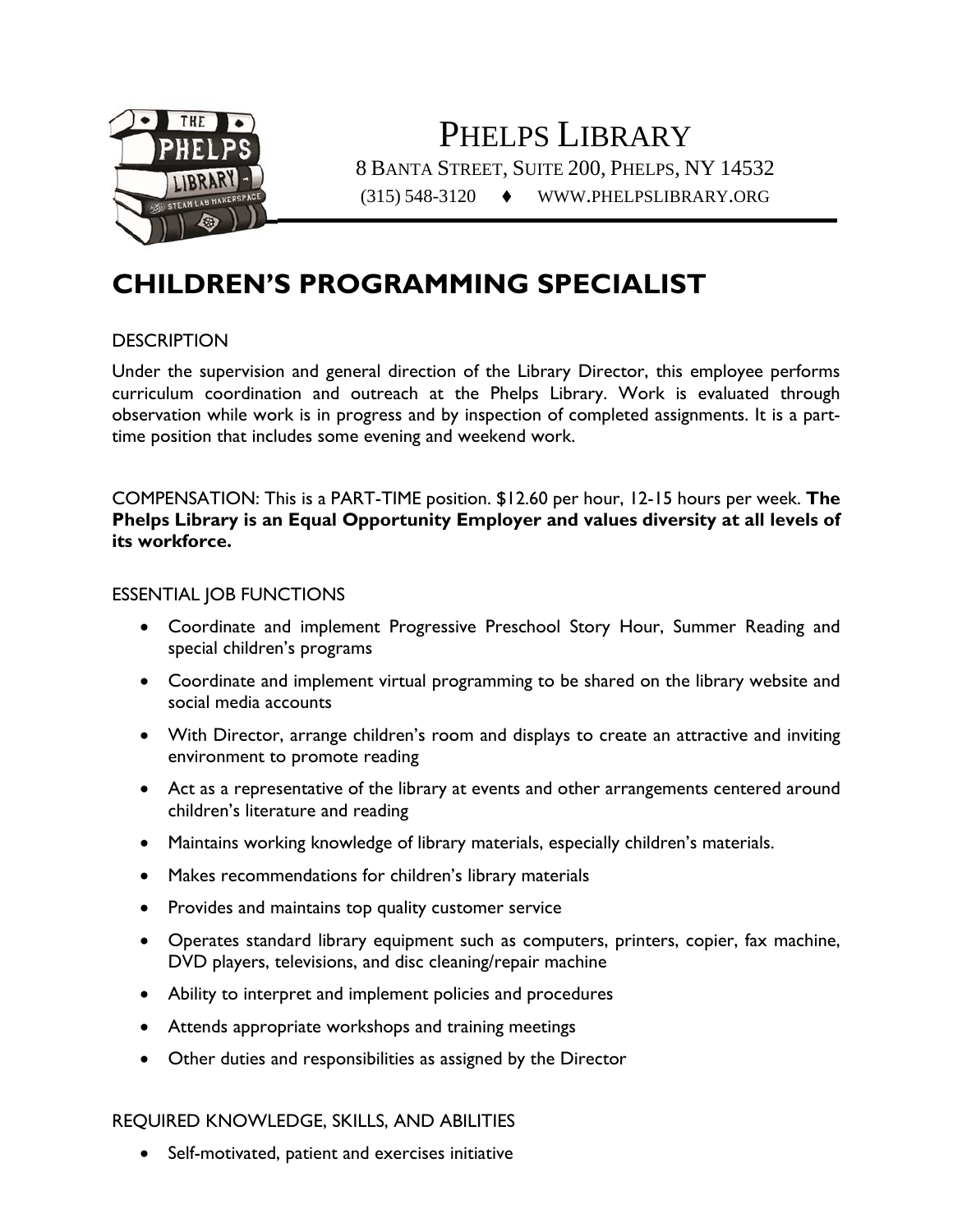- Working knowledge of computers beyond basic computing
- Working knowledge of makerspace tools and technology
- Ability to communicate effectively in writing and orally
- Ability to pick up and carry 25 pounds
- Ability to willingly attend and participate in training sessions
- Interact positively with staff, volunteers, library patrons, and community
- Interested in current and innovative library trends
- Performs other duties as assigned.

# EMPLOYEE SAFETY

This employee is responsible for the use of safety devices and protective equipment in order to minimize the frequency and severity of work-related accidents. The employee is responsible for using safe practices and methods in the operation and supplies related to their job. The employee is further responsible for reporting any conditions within the building or grounds that may be hazardous to employees, volunteers, or staff assigned to the building to the appropriate administrator.

BENEFITS: Paid Time Off, PFLA Employee Tax paid by Library into an HSA account, Flexible hours.

# MINIMUM EDUCATION, TRAINING AND EXPERIENCE

High School Diploma. Education and experience beyond high school is desirable. Experience with, or interest in learning, STEAM (Science, Technology, Engineering, Arts, & Math) programming preferred.

# REQUIRED LICENSES AND CERTIFICATES

None

Phelps, New York, is located in the heart of the Finger Lakes region, known for its beautiful lakes and vineyards. Phelps, a charming village and expansive township with thriving businesses, was once known as the Sauerkraut Capital of the World and holds an annual Sauerkraut Weekend each August. Phelps has a wide variety of dining venues and a unique experience to taste local wine and beer, which one can enjoy all while relaxing and overlooking the lovely Flint Creek Falls. There are several parks within walking distance where one can splash in the creek or enjoy a picnic. Located between Rochester and Syracuse, there is access to a wide variety of educational and cultural activities.

**For further information,** please visit www.phelpslibrary.org/careers. Apply via email with a meaningful cover letter and resume as Word or PDF attachments to phelpslibrarydirector@owwl.org. **This position will close October 16, 2020.**